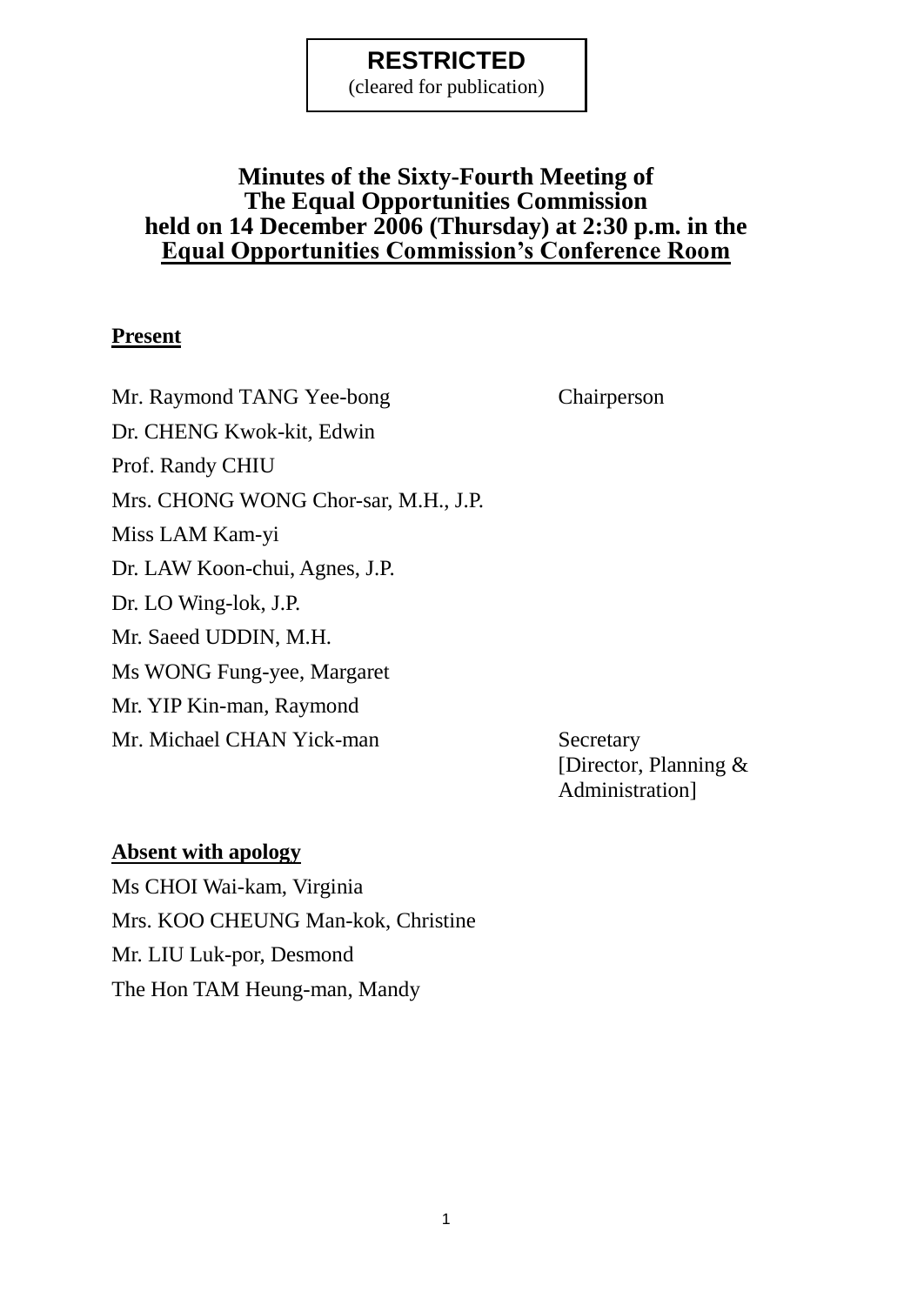(cleared for publication)

### **In attendance**

Mr. Joseph LI Siu-kwai Director, Operations Mr. Herman POON Lik-hang Chief Legal Counsel Mr. Ferrick Chu Head, Policy and Support Ms Betty LIU Jia-shin Head, Corporate

Ms Kerrie TENG Accountant

Communications and Training Ms Gloria YU Senior Equal Opportunities Officer, Administration & Planning Co-ordination)

Ms Yvonne LAU Siu-yung Personal Assistant (Policy

## **I. Introduction**

1. The Chairperson (C/EOC) welcomed Commission Members (Members) to the  $64<sup>th</sup>$  EOC meeting.

2. Apologies for absence were received from Ms CHOI Wai-kam, Virginia, Mrs. KOO CHEUNG Man-kok, Christine, Mr. LIU Luk-por, Desmond and Hon TAM Heung-man.

3. C/EOC informed Members that a press conference had been scheduled after the meeting at 5:00 pm and invited Members to join if they wished.

## **II. Confirmation of Minutes**

4. The Minutes of the 63rd Meeting held on 14 September 2006 were confirmed without amendments.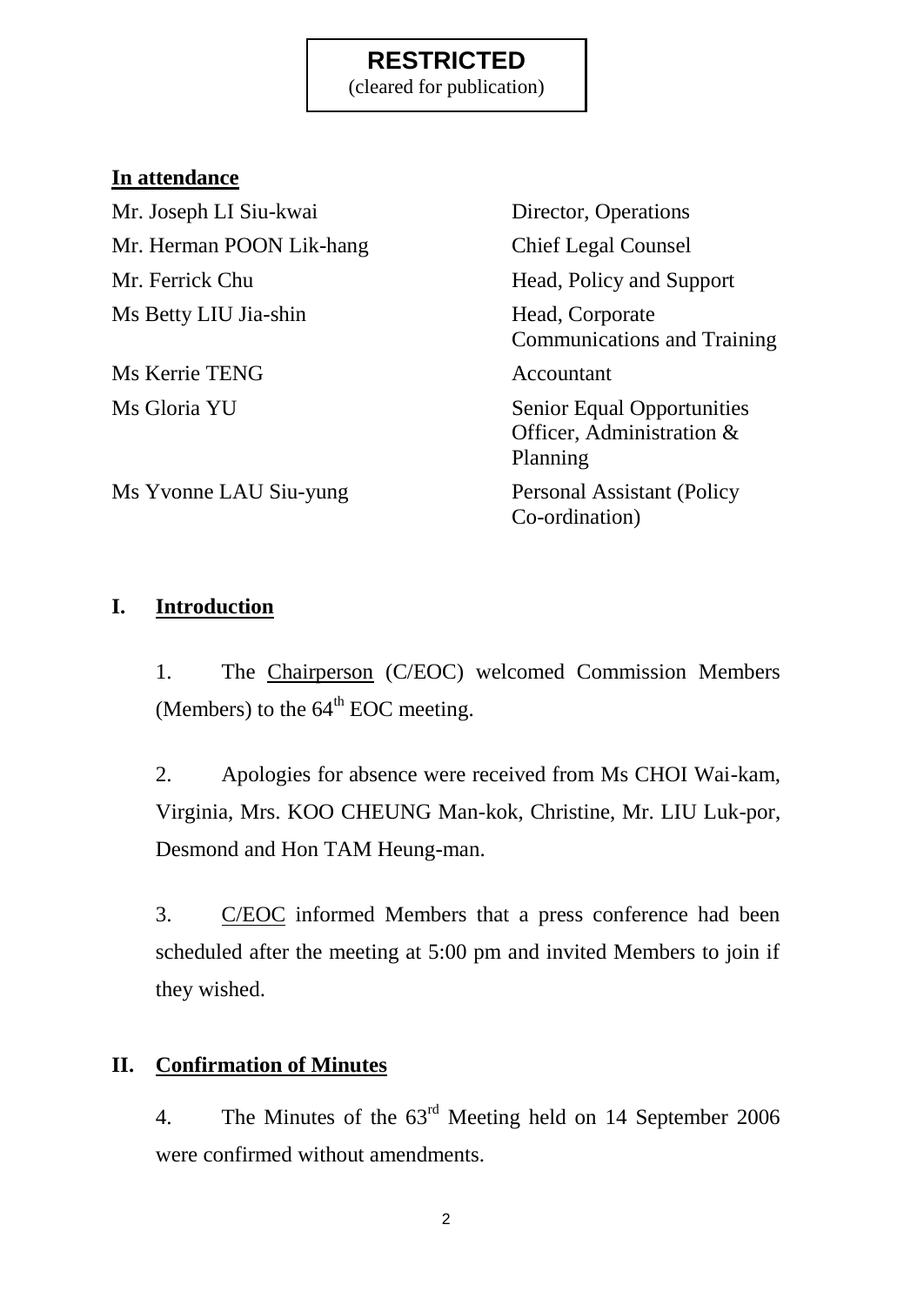(cleared for publication)

### **III. Matters Arising**

### **Formal Investigation on Accessibility in Certain Publicly Accessible Premises**

(Paragraphs 6-13 of the minutes of the  $63<sup>rd</sup>$  meeting held on 14 September 2006)

5. C/EOC informed Members that the General Notice of Formal Investigation has been gazetted on 8 December and advertised in the papers. He invited D(Ops) to report to Members the progress since the last meeting. D(Ops) informed Members that since the last meeting the Office has considered suggestions from Members as well as views from concern groups and subsequently made site visits to various potential target premises. The EOC office decided to revise the Terms of Reference to have the sample size increased to cover community and cultural facilities as suggested by concern groups and Members' endorsement was given vide paper circulation recently. D(Ops) further informed that the access audit was not a social research for drawing a statistical conclusion but only for illustration of accessibility issues encountered by persons with disability. Views of concern groups would be sought on a continuous basis. D(Ops) informed that the general notice for the access audit inviting suitable persons / organizations to submit proposals would soon be advertised.

6. D(Ops) also informed Members that the updated Barrier-Free Design Manual 1997 would not be released until 2008. C/EOC supplemented that in conducting the access audit, reference should be made to the 1997 Design Manual and the new standards set out in the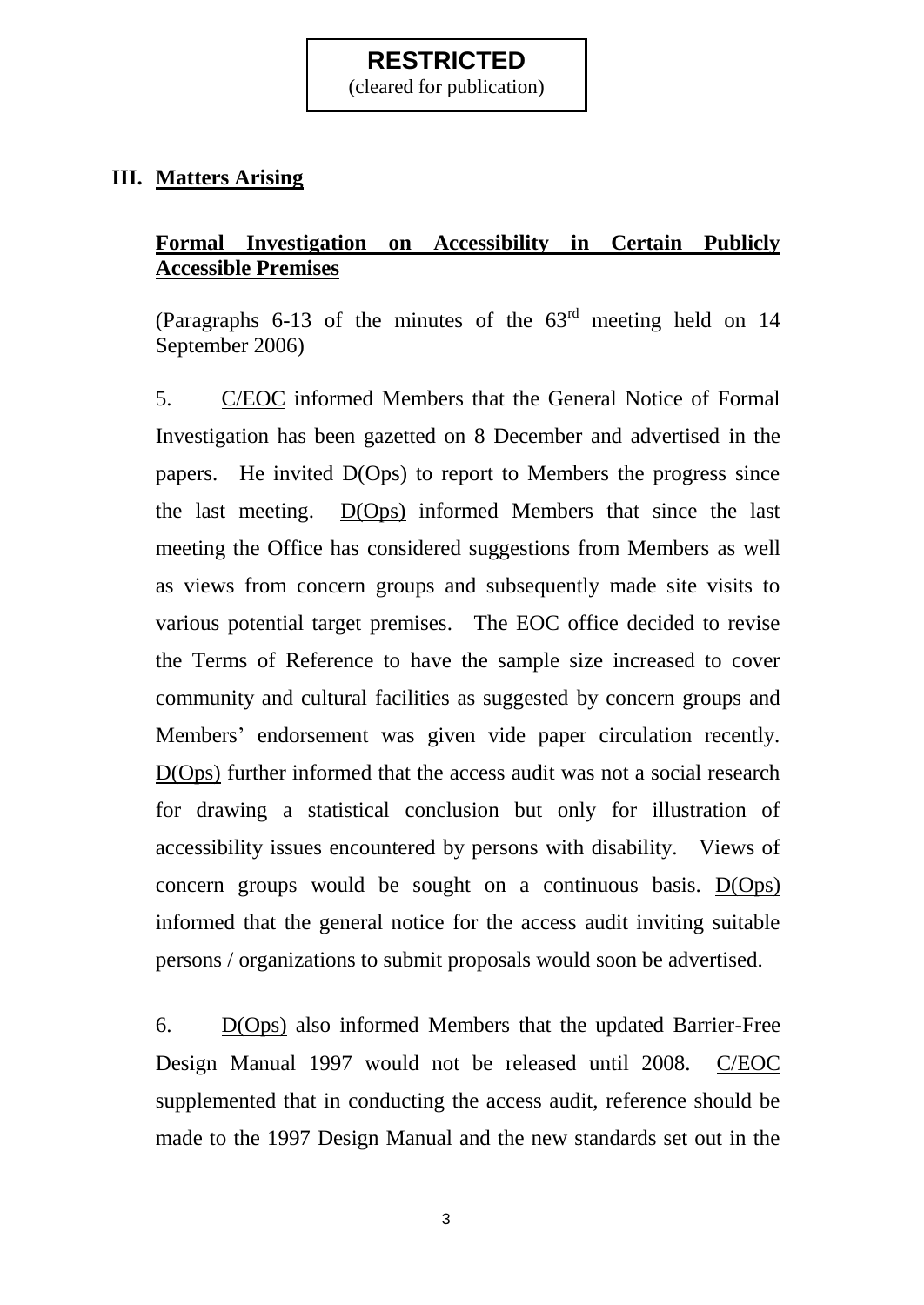(cleared for publication)

updated draft manual.

7. D(Ops) informed that a copy of the 2000 check-walk results would be circulated to Members pursuant to a Member's request.

8. C/EOC thanked all Members for their views and contribution, especially Dr. Edwin CHENG and Mrs. CHONG Wong Chor-sar for their active participation in liaising with concern groups.

### **Equal Pay for Work of Equal Value (EPEV Study)**

(Paragraphs 14-16 of the minutes of the  $63<sup>rd</sup>$  meeting held on 14 September 2006)

9. C/EOC informed the meeting that the EPEV Study findings were released on 23 November 2006 and guidelines would be prepared and educational seminars would be conducted when the guidelines were ready. He thanked Members of the Task Group (Dr. LO Wing-lok, Professor Randy CHIU, Ms Virginia CHOI, Mrs. CHONG WONG Chor-sar, Ms LAM Kam-yi and Mr. Saeed UDDIN) for their contribution and the EOC Office would keep Members informed of progress.

### **IV. New Agenda Items**

#### **Reports of the Legal and Complaints Committee, Community Participation and Publicity Committee, Public Education and Research Committee and the Administration and Finance Committee** (EOC Paper No. 19/2006; Agenda Item No. 3)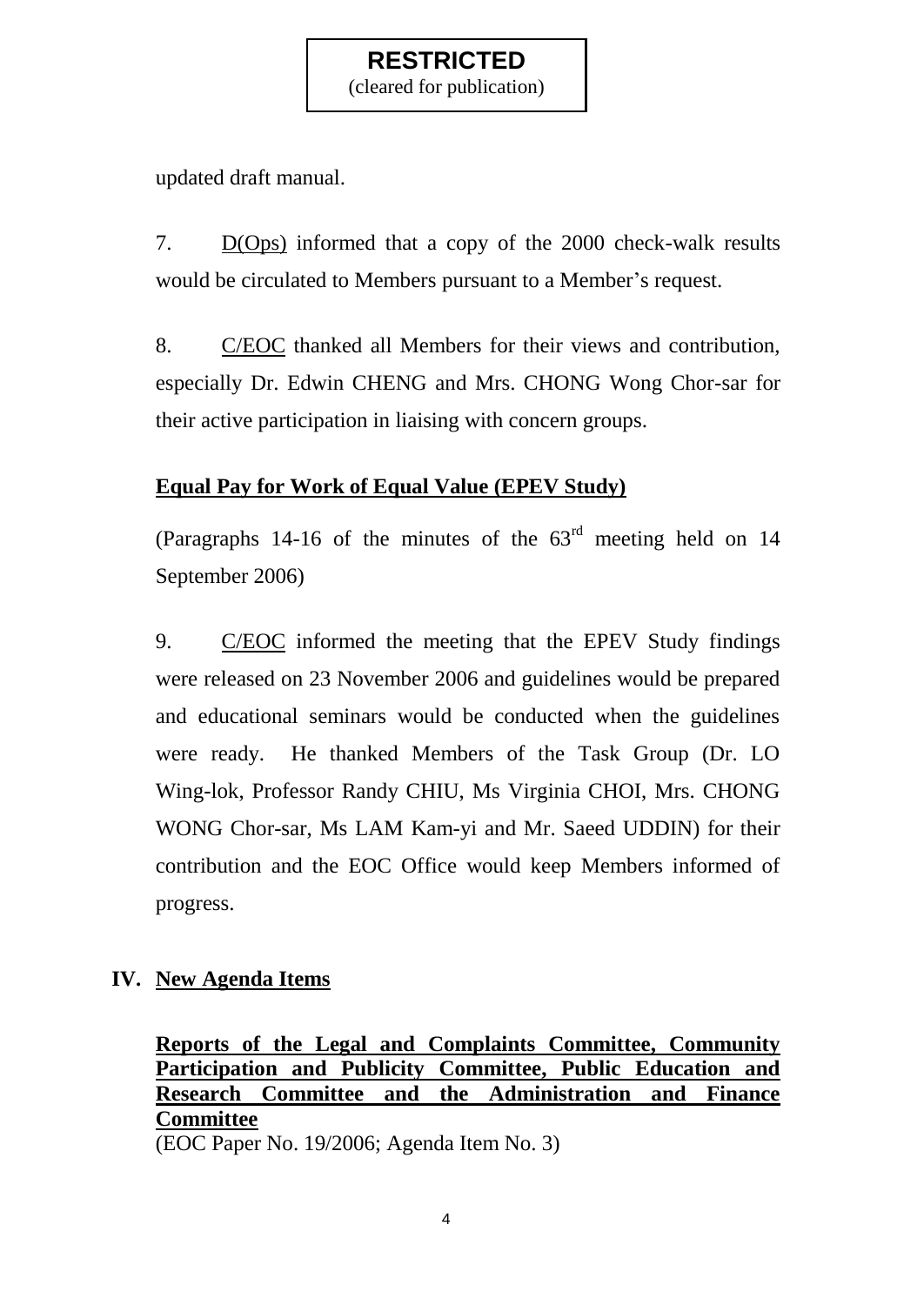(cleared for publication)

10. Members noted the information presented in the paper.

### **Approval of EOC's Audited Accounts for the Year ended 31 March 2006**

(EOC Paper No. 23/2006; Agenda Item No. 4)

11. Members noted that EOC"s Audited Accounts for the year ended March 2006 vide circulation was approved by a majority of 10 Members by the deadline. 2 Members have requested a meeting for all Members to meet with the auditors on the audited accounts before they would give their advice. Accordingly, the Accountant arranged a meeting on  $6<sup>th</sup>$  December for the auditors to answer questions from Members. 3 Members were present at the meeting following which all EOC Members have signified their approval to the audited accounts.

12. It was also decided that in future, the draft accounts would be circulated to all Members for review and an expanded Administration and Finance Committee (A&FC) Meeting to be extended to all Members would be called to consider the accounts with the auditors invited to attend to answer questions. Any comments made at the A&FC meeting would be recorded and forwarded to the full Board for consideration at an EOC meeting when the Auditors would be invited again to attend before consideration and approval by the full Board.

#### **Study Trip / Networking with the Mainland** (EOC Paper No. 20/2006; Agenda Item No. 5)

13. C/EOC informed Members that Dr. Agnes LAW had kindly agreed to arrange and lead a study trip to Mainland China (Shenzhen, Guangzhou and Yunnan) from  $14<sup>th</sup>$  to  $20<sup>th</sup>$  January 2007 comprising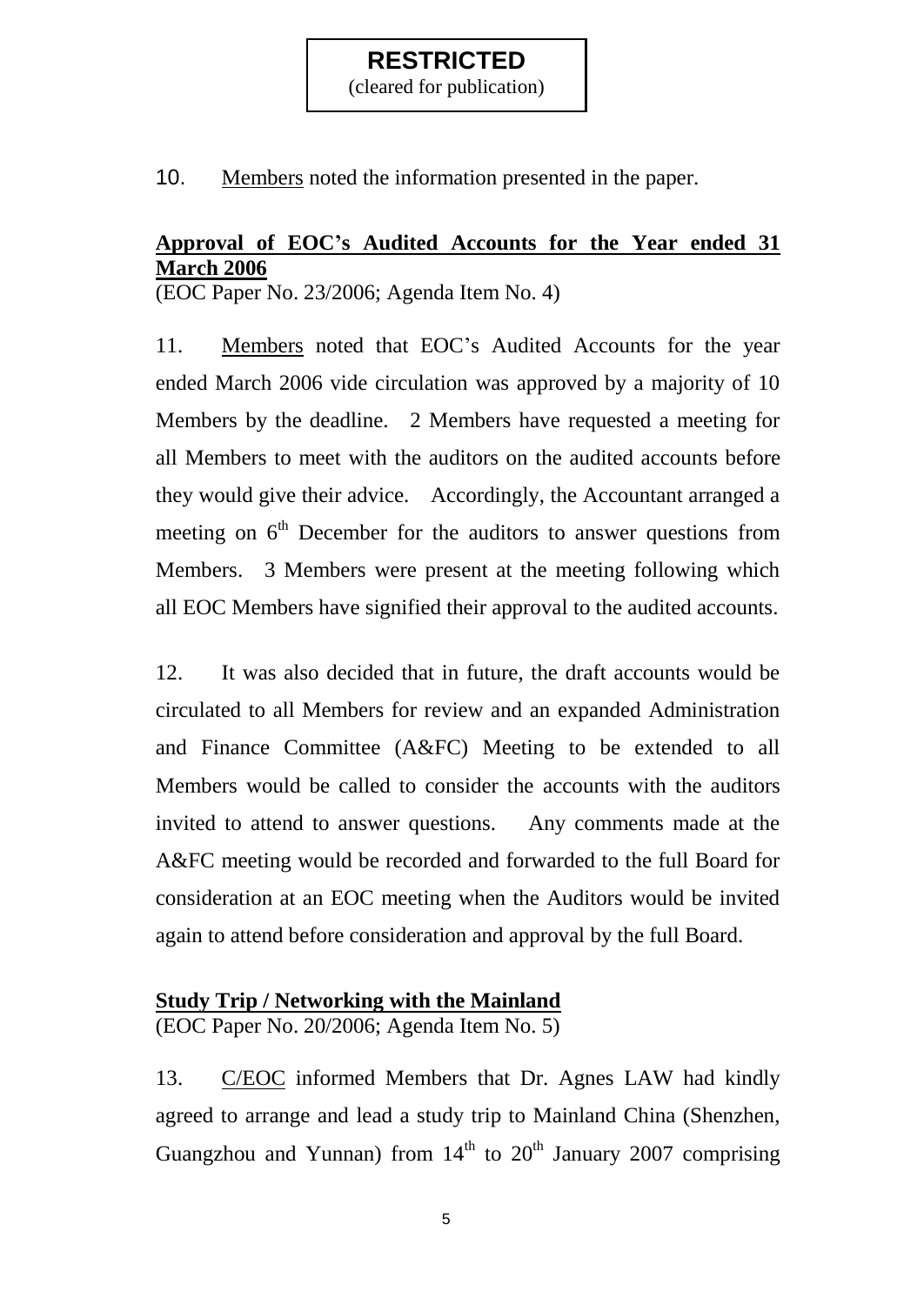(cleared for publication)

Members and staff. The trip would focus on protection of women's rights, empowerment issues for women, ethnic minority policies in the Mainland and the local government's systems and framework in accommodating the minority groups and maintaining social harmony.

14. The proposed trip would be a good training opportunity for the EOC to enhance understanding on the priority and concerns on the work of gender in the Mainland and Hong Kong and help to improve EOC"s knowledge and understanding of relevant issues and to share experience with our counterparts. The enhanced level of understanding would also better equip the EOC in dealing with gender related complaints lodged by complainants with Mainland background especially in the context of their exclusion from the proposed race discrimination regime.

15. C/EOC invited Members to consider joining the study trip and confirmed that corporate insurance was in place and that the expenses were within EOC"s budget. Members were supportive of this study trip for exchange of knowledge and experience and for staff development and gave approval to the proposal.

#### *[Ms LAM Kam-yi left the meeting temporarily.]*

#### **Status Report on the Follow-up Actions on Recommendations of EOC's Organizational Review, HRM Review and Independent Panel Inquiry and EOC's Work Priorities** (EOC Paper No. 18C/2005(06); Agenda Item No. 6)

16. DPA informed Members that the paper was an up-date of progress of implementation and follow-up work on various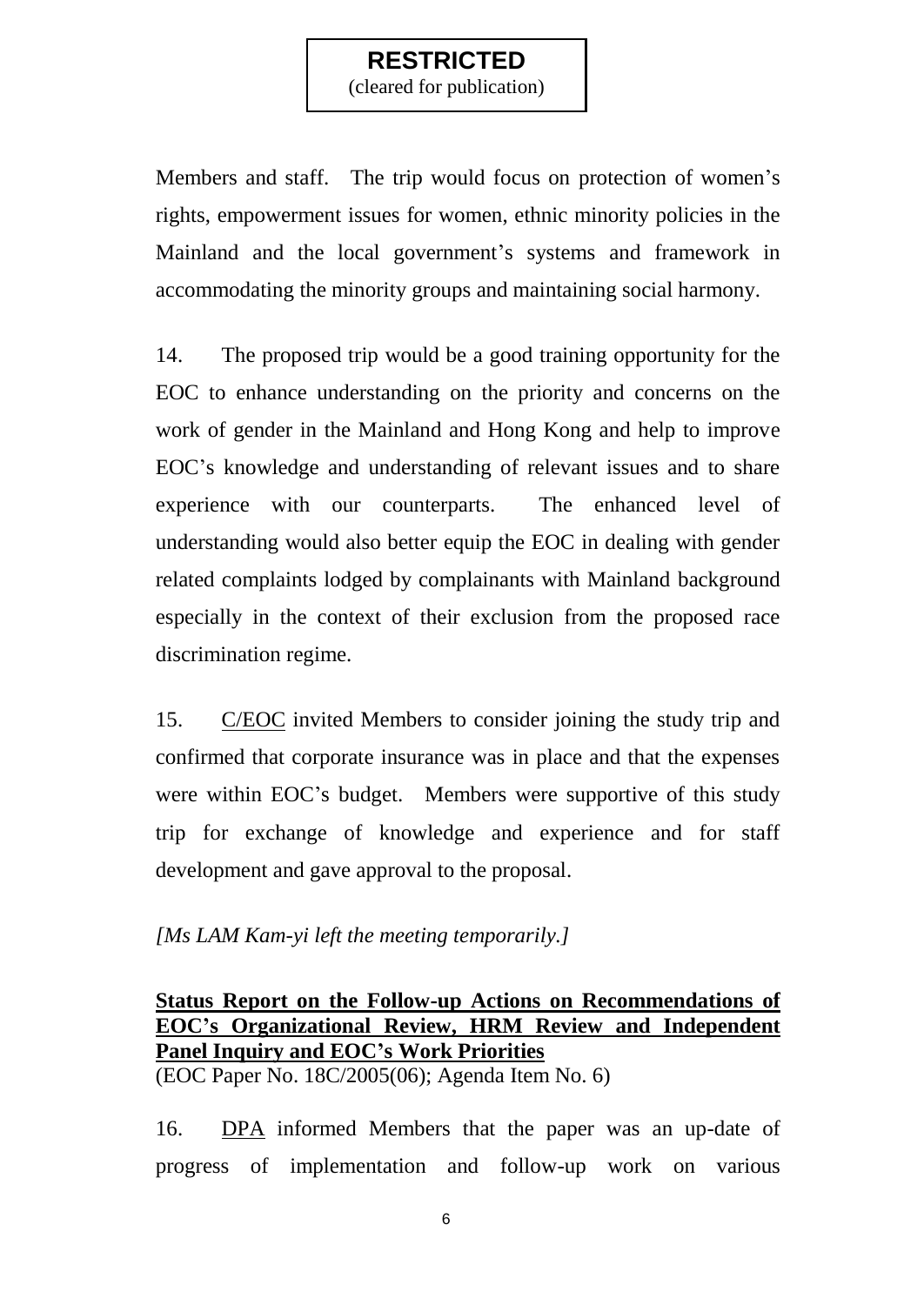(cleared for publication)

recommendations of the three reports and went through in detail the actions taken to implement the recommendations. Apart from a number of on-going items, the great majority of the recommendations have either been implemented or have been given due consideration by the EOC Office. In the course of implementing the various recommendations, Members' input and advice had been sought through the working committees of the EOC or the EOC Board, or from task groups comprising Members. DPA thanked Members for their advice in the process and invited comments from Members.

17. In answer to a Member"s questions on Item No. 49 in the paper, DPA replied that the EOC had mapped out a comprehensive corporate strategy upon which the office would formulate its annual plan. The office would furnish the details concerning its annual plan for Members' attention and advice.

18. Regarding Item No. 59 on EOC"s terms and conditions of employment, it was noted that the EOC office would keep in view the outcome of Government"s pay level review and would give consideration to the feasibility of conducting its own pay study.

19. On Item No. 71, DPA informed that since the new Board had been appointed, there had been very few staff departures and exit interviews had always been conducted for staff leaving service and any special issues would be brought to the attention of the management team.

20. Regarding the Member"s concern on Item No. 54 and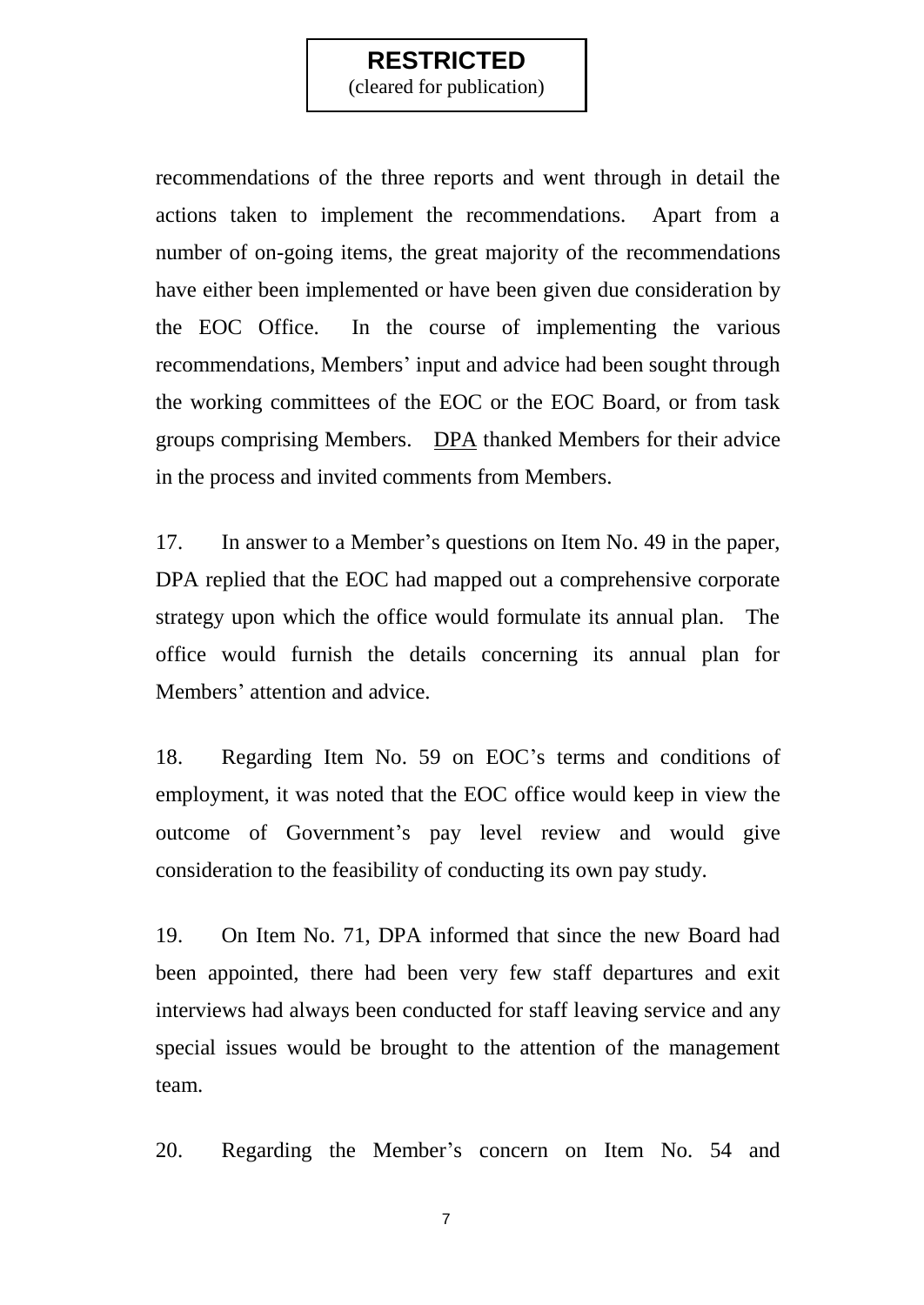(cleared for publication)

suggestion for more proactive planning than just making use of the Community Participation funding programmes for promotional and educational activities, HCCT responded that at the beginning of each year, a year plan with contributions from all functional divisions/unit would be developed for submission to Members for endorsement. The current year's activities included the establishment of the EO Club for dissemination of EO knowledge to human resources practitioners; the Family-friendly Employment Policy and Practices survey jointly conducted with the Women"s Commission; the e-training programme on sexual harassment for universities; and the Formal Investigation on Accessibility. HCCT further informed that currently all training for the public was conducted by in-house staff.

21. C/EOC supplemented that EOC could be more proactive in promotion and education by partnering with stakeholders. A Member encouraged Members to participate in the Community Participation funded activities which were very effective means of promoting equal opportunities concepts and practices making use of networks of regional organizations.

22. A Member enquired about the effectiveness of the Staff Consultative Group (SCG). DPA informed that the SCG was established in 2005 with staff representatives elected from all functions, meeting every two months for raising staff views and concerns and had been an effective way of communication. He cited some constructive suggestions received through the SCG on issues such as dress code in the office, and staff recognition scheme for long and loyal service and improving office facilities to cater for special needs of clients and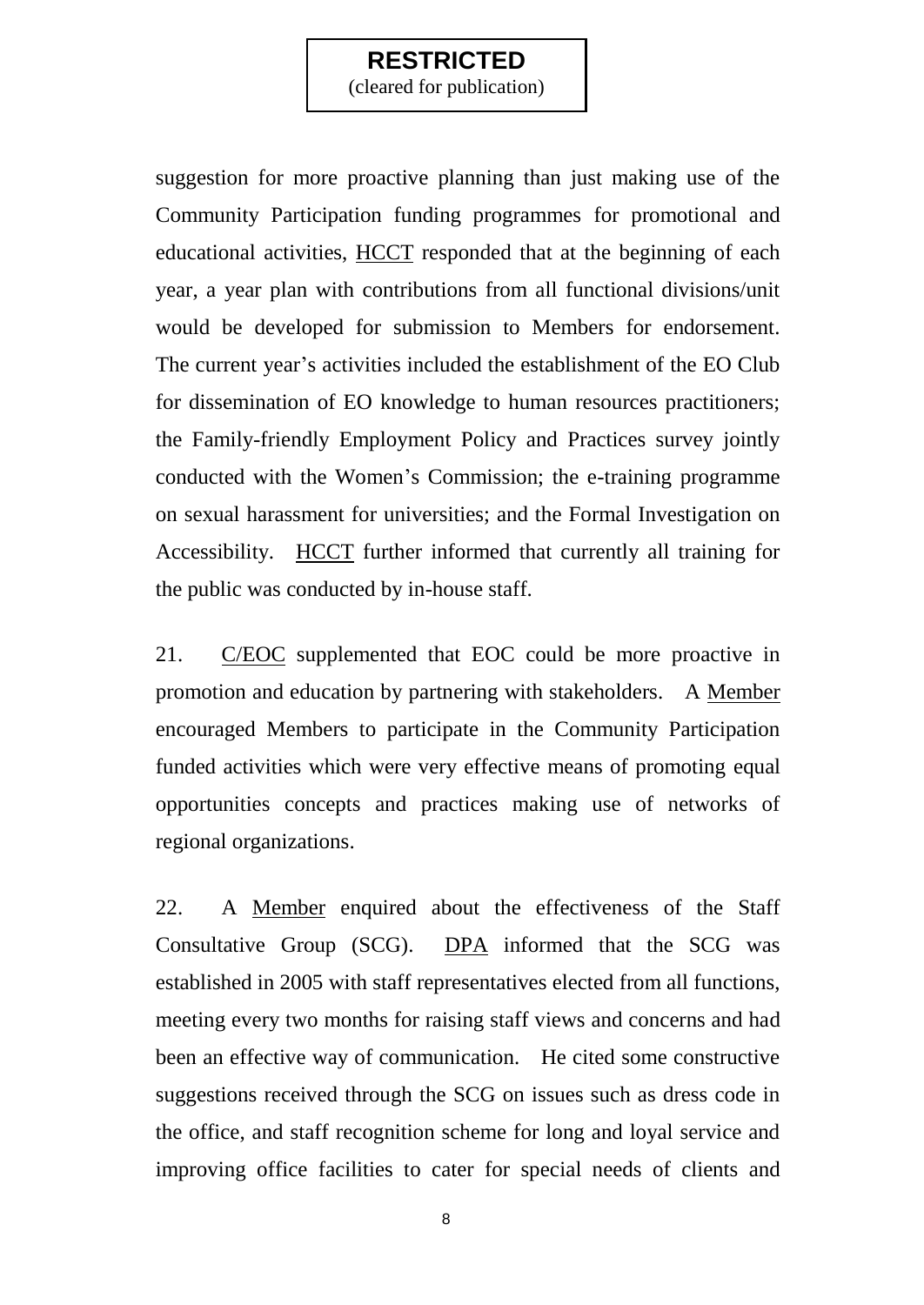(cleared for publication)

visitors. He further informed that the effectiveness of the SCG was reflected in staff concerns being promptly addressed by the management team.

23. A Member referred to Item No. 74 and enquired whether there were indicators to ascertain staff morale in the office and whether Members would have access to such information. C/EOC replied that staffs' active participation in SCG would be a good indicator and the Convenor"s gatherings which had been in place would also enable Members to have direct contact with staff members.

24. DPA supplemented that good staff morale could be reflected by the number of substantive projects carried out by staff in the past year, the low staff turnover rate and the fact that no staff complaints were received in the last eighteen months.

25. A Member enquired about collaboration with the Women"s Commission (WoC) and the Rehabilitation Advisory Committee (RAC) in relation to Item No. 43. DPA informed that a recent collaboration with the WoC was the project on Family-friendly Employment Policies and Practices and that the views of RAC would be solicited in conducting the Formal Investigation on Accessibility. The Member further suggested that the EOC should not be too mindful about generating income when giving consideration to expanding the range of training programmes to the public (referring to item #45). Following further enquires from the same Member, DPA informed that the EOC adhered strictly to Government's policy on eligibility for terminal gratuity (referred to in Item No. 63) and that secondment arrangements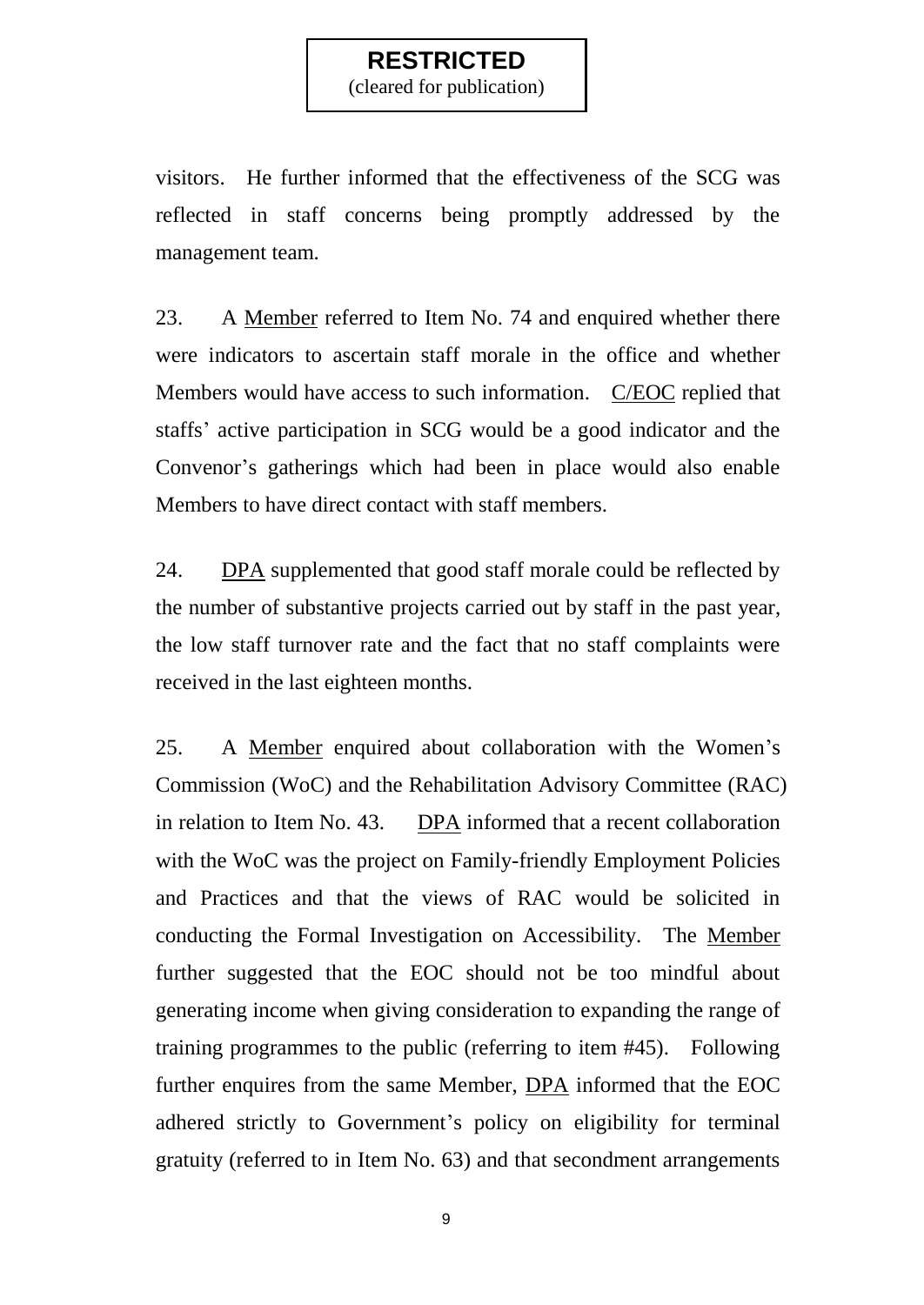(cleared for publication)

(referred to in Item No. 85) only took place in EOC"s early days, and any future proposed secondment would be considered case by case. Regarding "five-day week" (referred to in Item #91), DPA informed that there had been very few enquiries on Saturdays and enquirers and complainants seemed to prefer late evening appointments to Saturday appointments. DPA further informed that the office had been monitoring the situation and would consider implementing the full "five-day week" in due course. Members would be kept informed of progress.

26. The paper was noted by Members.

## **Six Monthly Report of EOC's Financial Position as at 30 September 2006**

(EOC Paper No. 21/2006; Agenda Item No. 7)

27. The Accountant drew to Members' attention that the A&FC and the management team had suggested to give consideration to make use of this year"s surplus to raise the Community Participation funding limit, to provide for recruitment of new staff for new projects and increased work load, and for upgrading office equipments. Members would be kept informed of development.

28. Members noted the paper.

### **Tentative EOC Meeting Schedule for 2007** (EOC Paper No. 22/2006; Agenda Item No. 8)

29. Members noted the paper.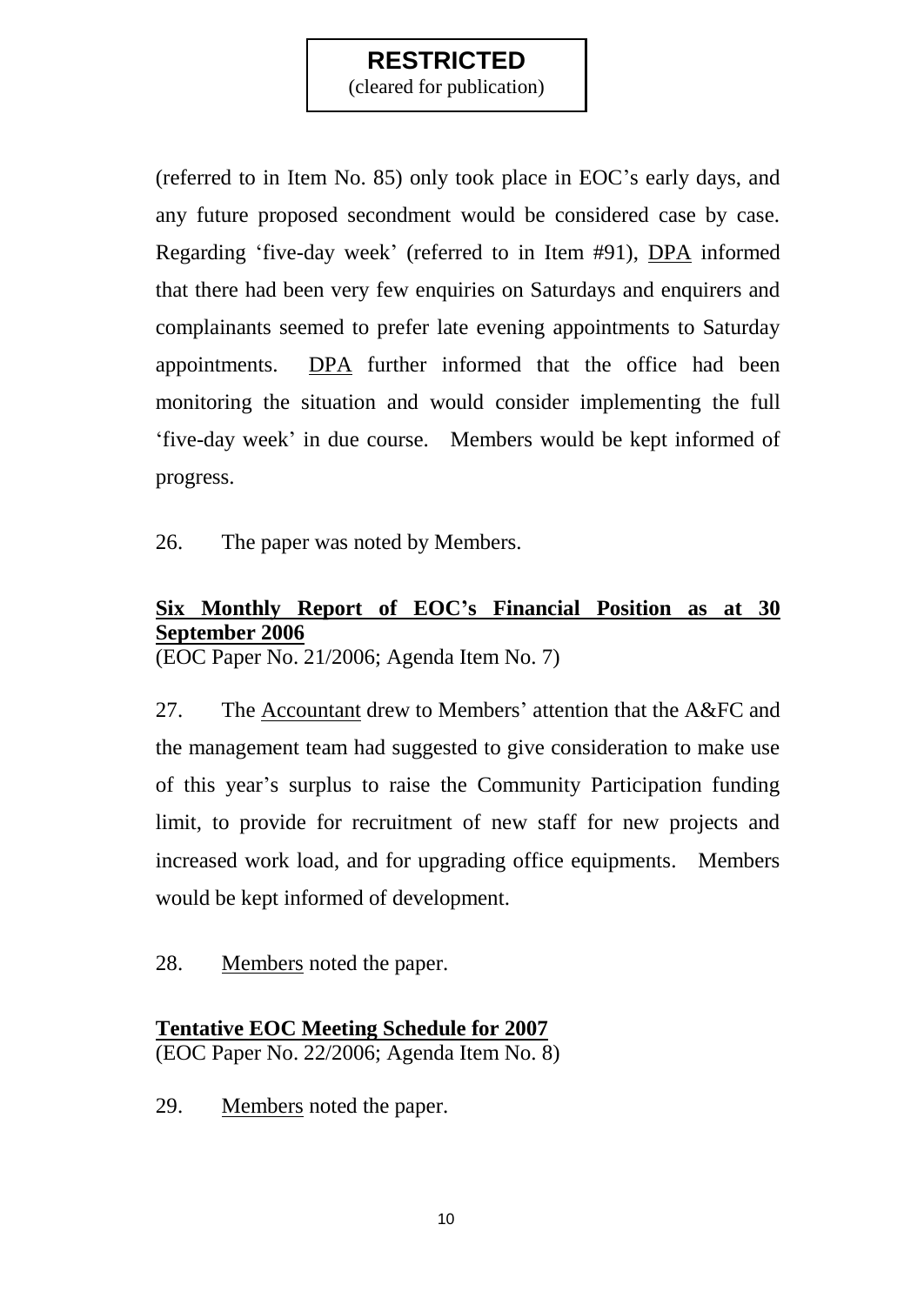(cleared for publication)

### **Any Other Business**

(Agenda Item No. 9)

## **(1) Authority for signing cheques<sup>1</sup>**

30. Dr. Edwin CHENG raised his concerns about the changes in Authorised Signatories of EOC Bank Accounts which was recently approved by majority of Members through circulation. The Member said he strongly opposed to such change without discussion by the A&FC and also the Reply Slip enclosed with the said circulation did not provide Members with a choice for requesting an EOC meeting to discuss the subject matter before giving their advice even members wanted to do so and hence it was contrary to good governance practice. He further explained that his concern was for risk control and over-provision of the contingency plan for the absence of both two authorised signatories in Group B of the HSBC No. 1 Current Account as, in fact, either one signatory from Group B was enough and requested that his objection to be formally noted.

31. C/EOC informed that the addition of signatories was for contingency purposes in case where both the C/EOC himself and DPA (the original two signatories from Group B) were not in the office as had occurred in the past, to act in conjunction with the signatory required from a Member in Group A. The office's intention was to have a contingency plan in place, to have the two next most senior officers at the level of 'Director' as signatories; and as further

1 *Proposed amendments to paragraphs 30-32 discussed and adopted at the 65th EOC Meeting held on 15 March 2007 have been incorporated.*

-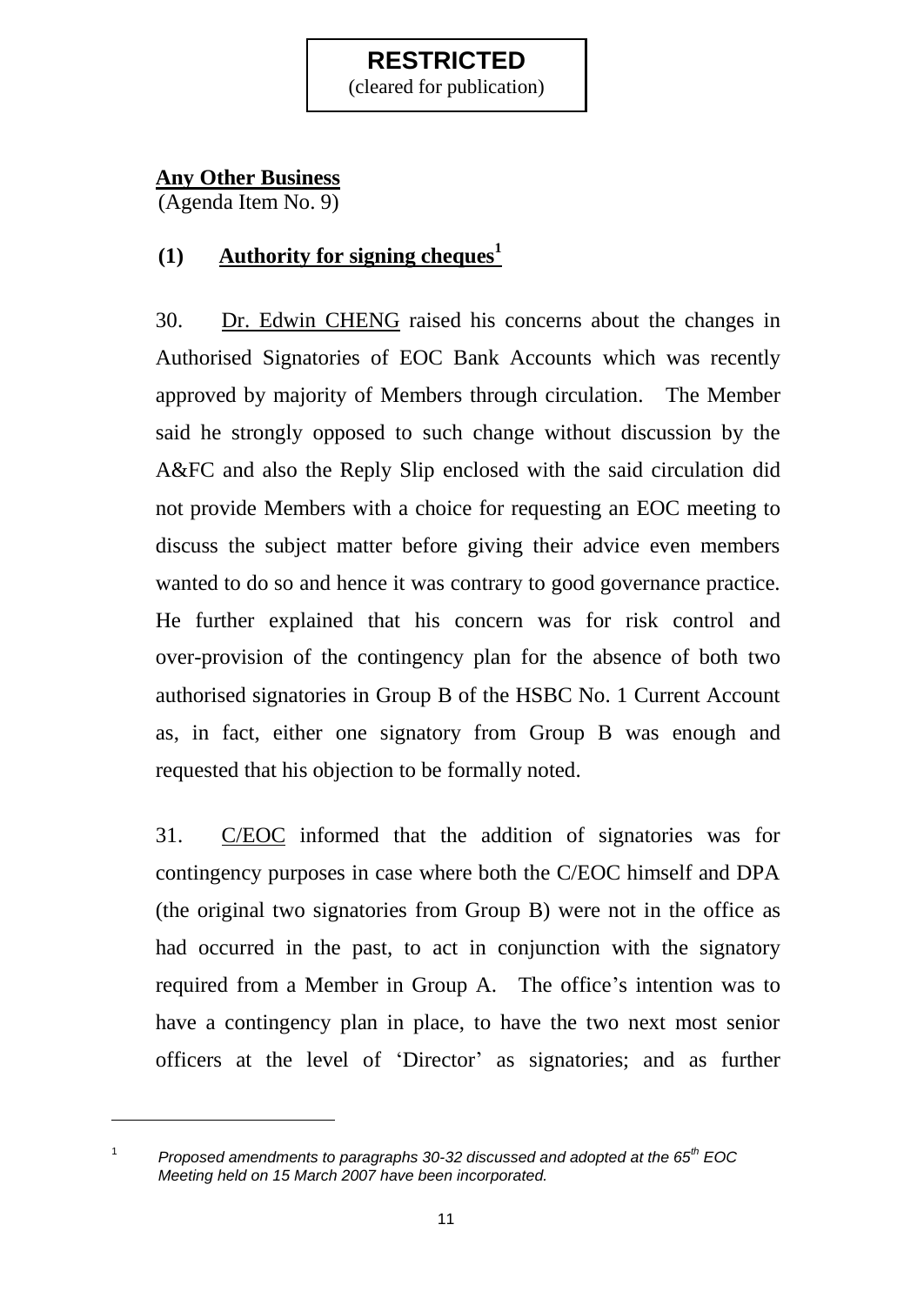(cleared for publication)

safeguards, since the two new signatories were not handling administration matters on a daily basis, the Accountant's recommendation would be provided before they would be asked to sign cheques. C/EOC added that while the approval from Members in this instance was requested vide paper circulation, Members could always request a meeting to discuss the subject matter before giving their advice. This was in accordance with the Procedures for Meeting adopted by the EOC Board in June 2005.

32. Discussion ensued on whether the change was an over-provision of the contingency plan and whether additional signatories should be authorized by the EOC Board only when a contingency situation arose, and on the time, administration and management cost involved. In answer to a comment from a Member, the Accountant clarified that when EOC was first established, there were three signatories (the Chairperson, the Director of Administration and the Chief Executive) in Group B and that the Chairperson and the Director of Administration were named as signatories as office bearers of "Chairperson" and "Director of Administration" rather than as Chair and Secretary to the EOC Board. C/EOC further commented that the arrangement would be consistent with general corporate governance requirement that Group A should consist of non-executive Members and Group B should comprise of executive personnel. After further discussion, it was decided that the subject should first be raised for discussion again at an A&FC meeting and a recommendation to be provided to the EOC Board thereafter.